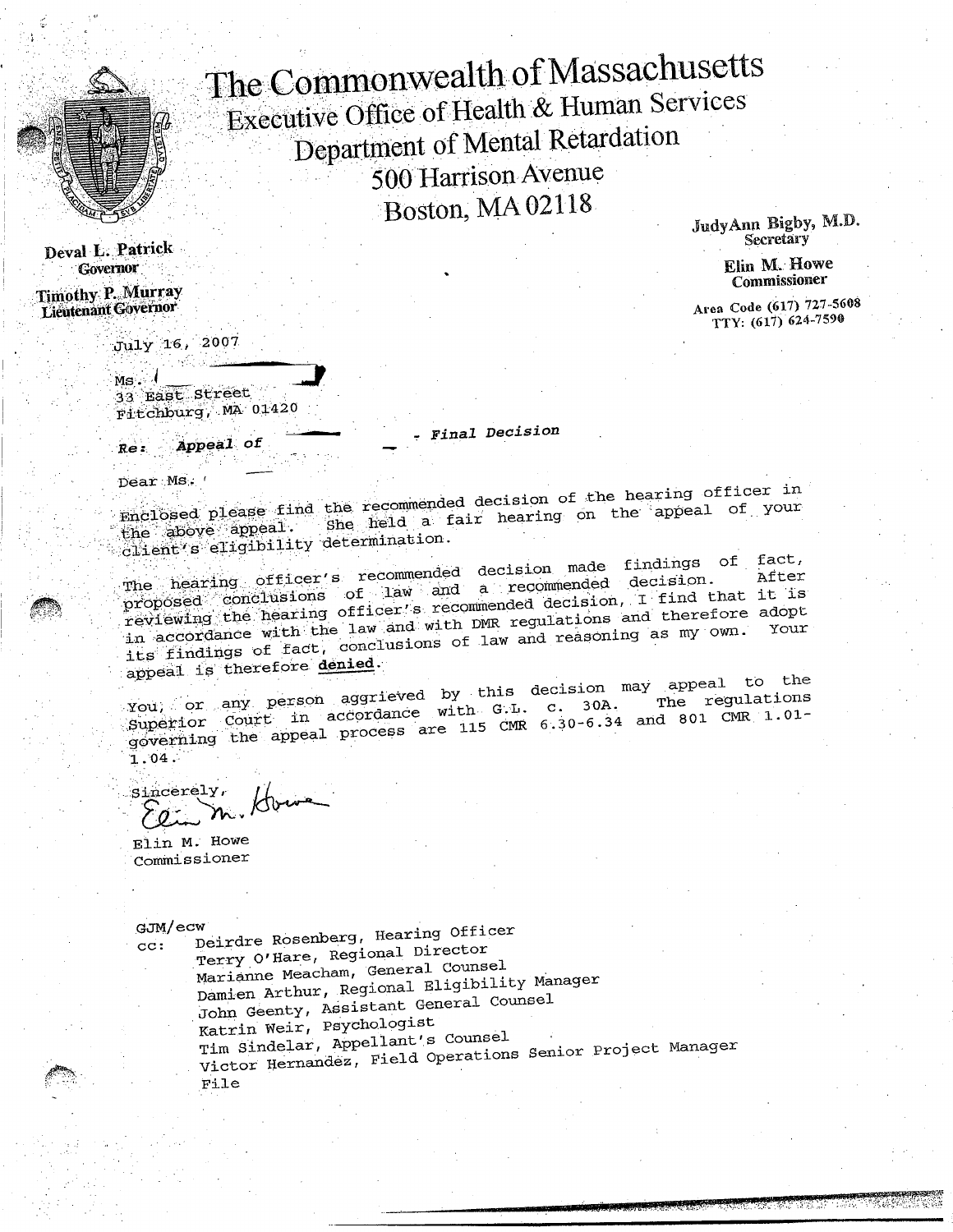## COMMONWEALTH OF MASSACHUSETTS DEPARTMENT OF MENTAL RETARDATION

## In Re: Appeal of  $\frac{1}{2}$

This decision is issued pursuant to the regulations of the Department of Mental Retardation (DMR) (115CMR 6.30-6.34) and M.G.L. c. 30A. A fair hearing was held on December 12, 2006 at the Departmentof Mental Retardation's Worcester Area Office. Those present were:

> Tim Sindelar, Esq. John C. Geenty, Jr. Katrin Weir

Appellant Appellant's mother Appellant's PCA Appellant's counsel DMR Attorney DMR Eligibility Psychologist

The evidence consists of the following exhibits and one and one-half hours of oral testimony.

List of All Communication Between DMR and Appellant

Curriculum Vitae of Katrin Rouse-Weir, Ed.D.

Neuropsychological Evaluation, 12/22/05

4. Psychological Evaluation, 12/11/91 & 1/8,15/92

5. DMR Eligibility Report, 5/22/2006

6. Psychological Evaluation, 11/04/02

7. Psychological Evaluation, 5/8/95

8. Psychological Assessment, January 15, 1998

#### ISSUE

Whether the Appellant meets the eligibility criteria for DMR services by reason of mental retardation as defined in 115 CMR 6.03(1).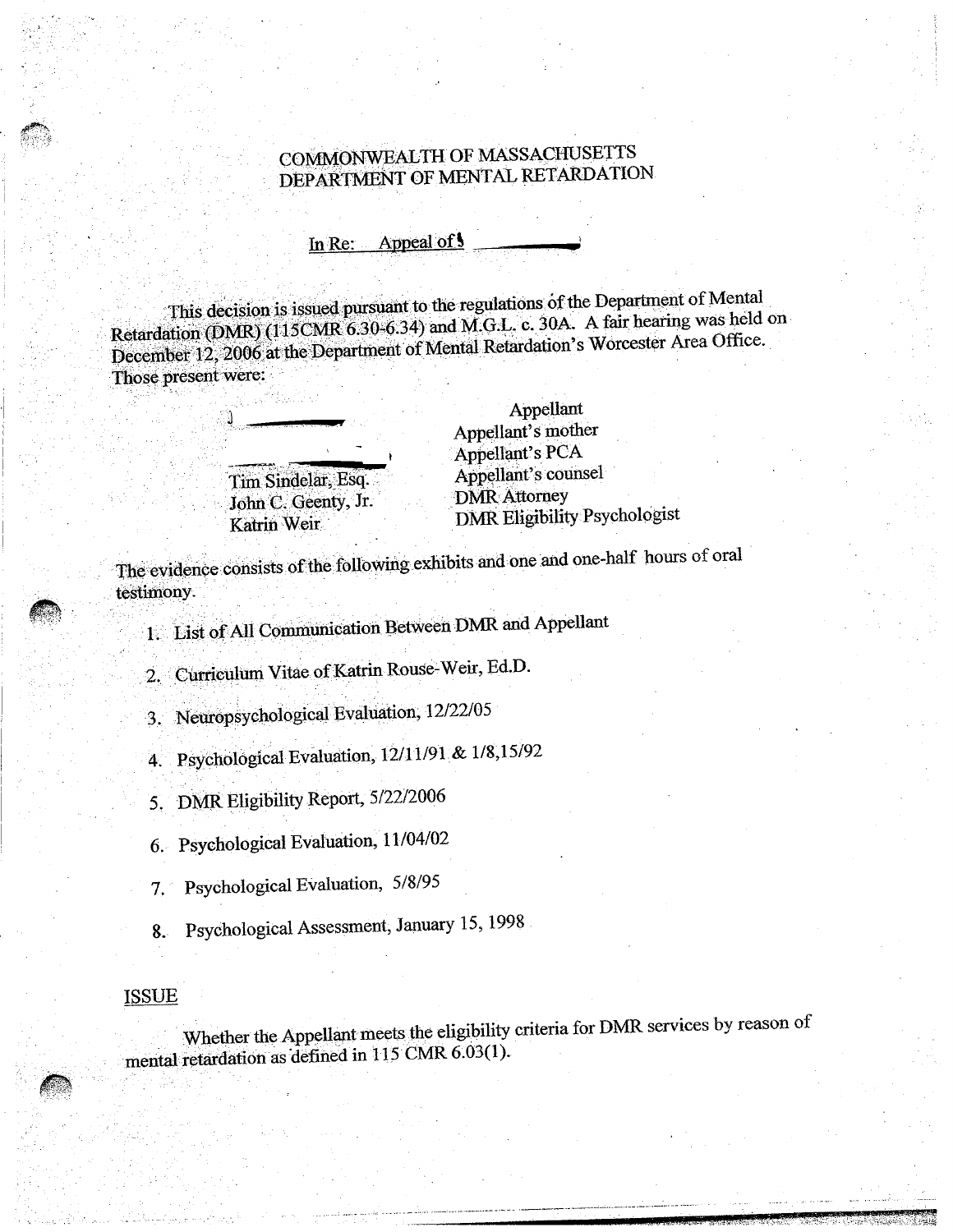### **BACKGROUND**

The Appellant, [ is an 18 year old young man who lives with his mother and older sister in Fitchburg; Massachusetts. He has received special education services pursuant to Chapter 766 from the time he was three years old until he completed<br>rtight with the category of the provided with the twelth grade at Fitchburg High School in 2006. Mr. L a one-to-one aide throughout his schooling. In addition, in the past, and for at least eleven years, he received services from DMR as part of an initiative between the Department of Retardation and the Department of Education. The object of this collaborative was to provide in-home services to handicapped children who would<br>otherwise require a residential placement. Mr.  $\mu_{\text{non-ideal}}$  is a residential placement. Mr.  $\mu_{\text{non-parallel}}$  was recently referred to the  $\mu$  associates. Rehabilitation Commission. Although he was determined to be engineermassagements of the services Rehab also concluded that he was not capable of "competitive  $\frac{1}{2}$ employment."

He has been diagnosed with Pervasive Developmental Disorder (PDD) and Attention Deficit Hyperactivity Disorder (ADHD). When the Appellant was eight years Old, he Was diagnosed with Duchenne's Muscular Dystrophy. Duchenne's is a progressive neurological disease which, can cause both physical and mental symptoms. Mr. currently relies on a motorized wheelchair for ambulation. He presently has a personal care attendant for 17 and one-half hours per week. This service is paid for by Massachusetts Health.

There were many references in the record to the Appellant's behavior problems, which have been ongoing. These include impulsivity, inflexibility, disruptiveness, and unwillingness to cooperate.

## Summary of the Evidence

The first cognitive assessment of the Appellant in the record was administered on December 11, 1991, January 8 and 15, 1992, when **1 a**vas three years and eight months old (Exhibit #4). The test used was the Wechsler Preschool and Primary Scale of Intelligence—Revised (WPPSI-R). He received the following scores:

Prorated Verbal IQ 69

Prorated Performance IQ 78

Prorated Full Scale IQ 71

According to the clinician who conducted the evaluation, Andrea Barnes, Ph.D., the Appellant had difficulty responding to the WPPSI. She therefore tested him using According to the test of difficulty responding to the WPPSI. She therefore tested him using supposite that the local service Scales of Infant Development. Dr. Barnes stated that "[t]his test was designed for children up. to age 2 years and 6 months, and therefore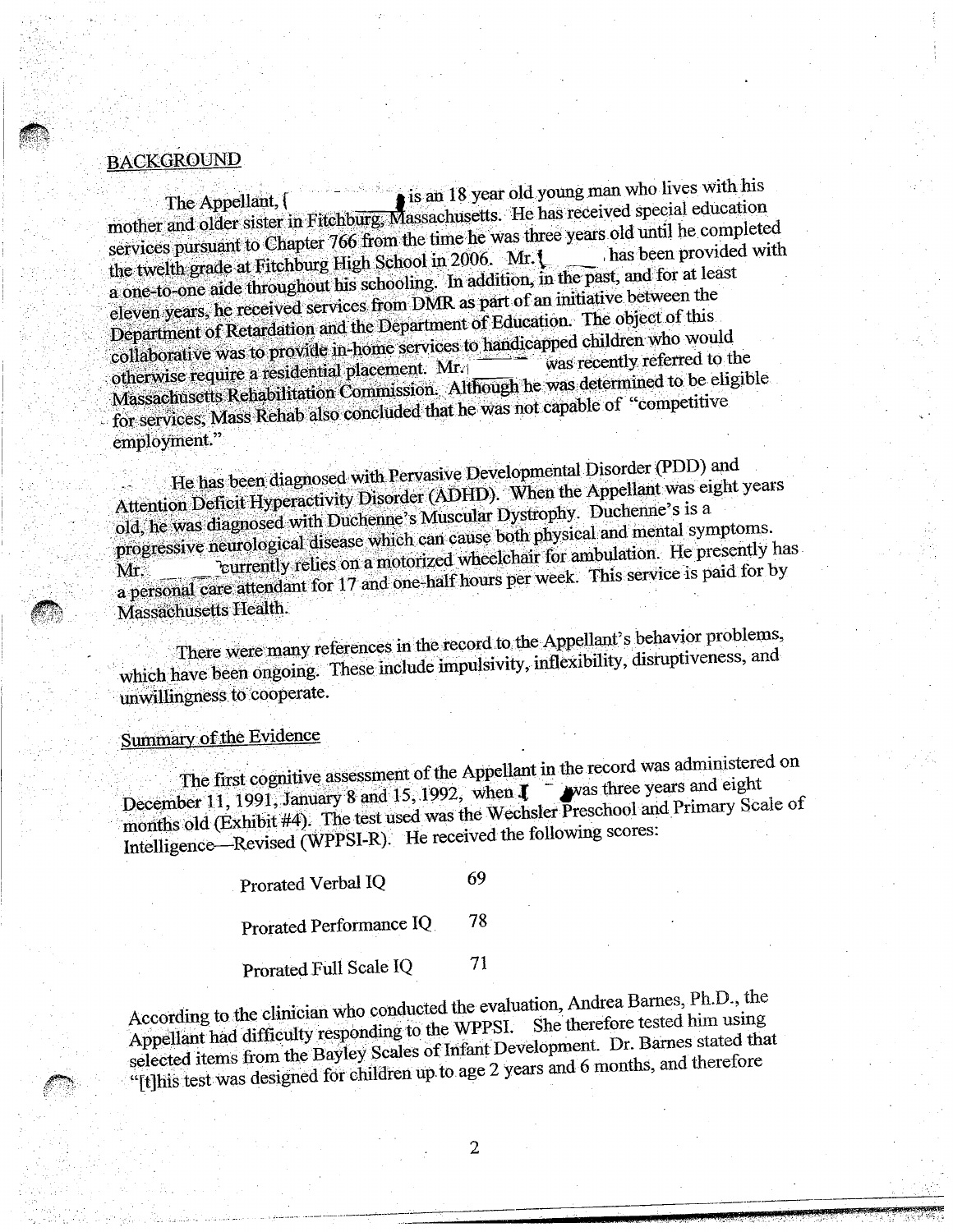cannot be used to derive a Standard Score for.  $\overline{\phantom{a}}$  (Exhibit #4). I gave little weight to the results of this assessment of Mr.  $\bar{l}$ 

The Appellant's next cognitive evaluation is dated May 8, 1995 (Exhibit #7). He was seven years old and his IQ was measured on the Wechsler Intelligence Scale for Children-III (WISC-III). His scores were as follows:

| Verbal IQ      | 69  |
|----------------|-----|
| Performance IQ | 66  |
| Full Scale IQ  | -65 |

Donald 0. Goranson, Licensed Education Psychologist, who administered the test, stated l"attention to task was very brief, requiring constant directives to keep working or reassuring complimentary remarks" (Exhibit #7). Mr. Goranson concluded that the Appellant was functioning within the intellectually deficient range of intelligence. Neither this report, nor that of 1992, contain any statements regarding the validity of the test results.

On January 15, 1998, the Appellant was evaluated by Stephen Stolfers, M.A.,  $\mu_{\rm CCD}$ , a school psychologist in the North Middlesex Regional School District, as part of hat the Appellant was functioning with the of 1992, contain any statements regarding the validity of the test results.<br>
On January 15, 1998, the Appellant was evaluated by Stephen Stolfers, M.A.,<br>
NCSP, a school psychologi his three year special education re-evaluation process (Exhibit #8). Mr. was nine years, nine months old at the time. He achieved the following results on the WISC-III:

| Verbal IQ            | 71 |
|----------------------|----|
| Performance IQ       | 57 |
| <b>Full Scale IQ</b> | 61 |

Although a full scale IQ was computed, it should not have been because of the 21 point difference between the verbal and performance scales. According to Mr. Stolfers, i had difficulty maintaining attention, and was "easily frustrated or overwhelmed" by certain tasks (Exhibit #8). Nevertheless, this clinician concluded that "this assessment serves as an estimate of his current intellectual functioning."

The Appellant was next tested on November 4, 2002 when he was fourteen and  $\epsilon_{\text{max-holf years}}$  old (Exhibit #6). Arelindo S. Alves, M.Ed., C.A.G.S., administered the  $W = \frac{W}{W}$ . The state of  $\epsilon$  is the state of  $W$ .

3

Verbal IQ 90

Performance IQ 60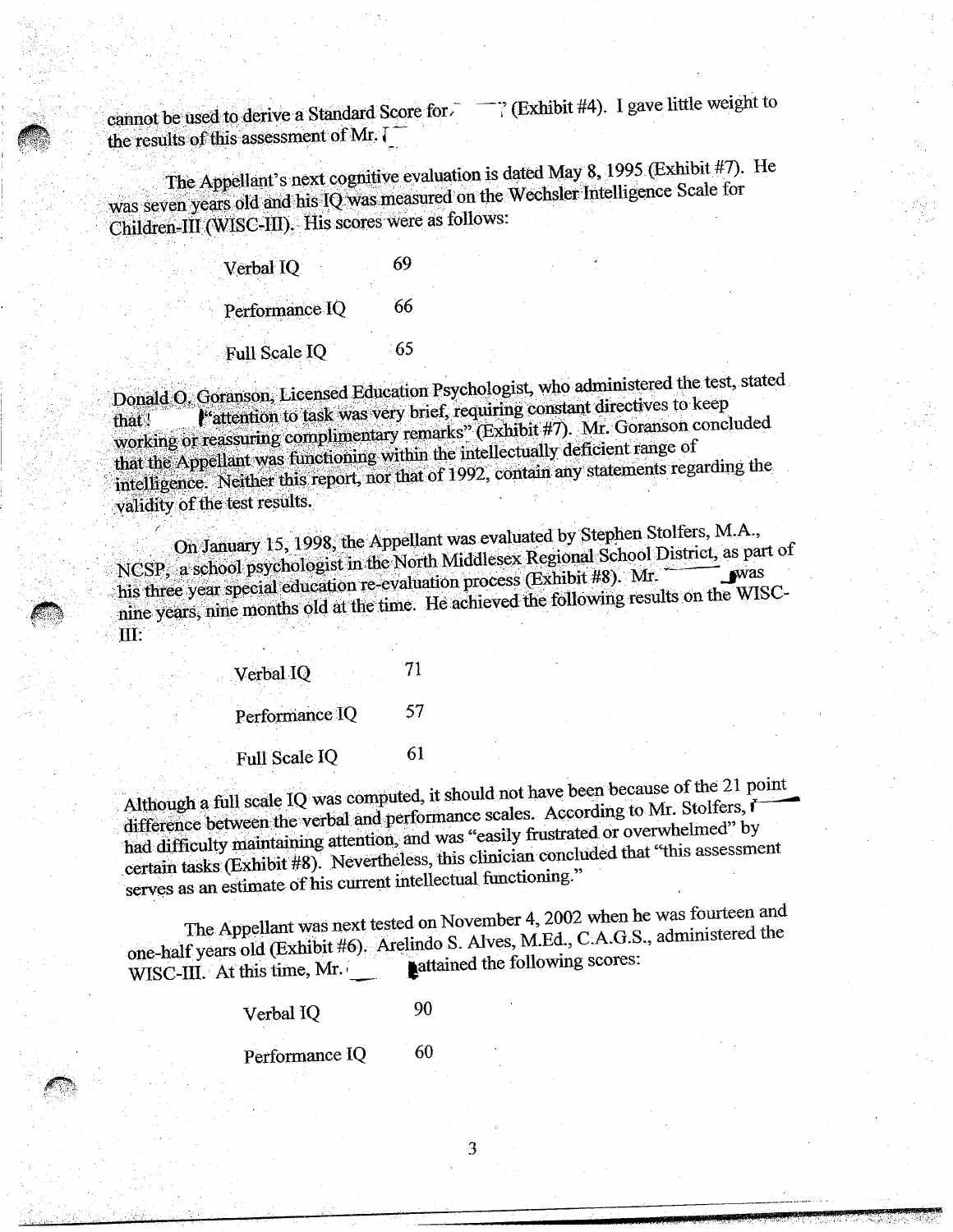## Full Scale IQ 73

Ms. Alves stated that the full scale score cannot be considered valid because of the significant difference between the verbal and performance IQs. She further reported that although **Was cooperative during the session, "he did have a tendency to give up** quickly when he encountered difficulty, [and] at times he became visibly upset and ..was easily distracted" (Exhibit #6). Clearly, though, his verbal IQ, where he had demonstrated strength in the past, was at this time in the low end of the average range of intelligence.

The final evaluation in the record was conducted by Cynthia Levinson, Ph.D., on December 22, 2005, when was seventeen years and eight months old. (Exhibit #3). His cognitive abilities were measured on the Wechsler Adult Intelligence Scale—Third Edition (WAIS-III), among several others. Only the results of the WAIS-III are reported here:

| Prorated Verbal IQ      | 99 |
|-------------------------|----|
| Prorated Performance IQ | 74 |
| Full Scale IQ           | 87 |

Dr. Levinson noted, correctly, that the'full scale IQ score was of limited interpretive value•because of the great discrepancy between his verbal and performance scores (the<br>formatized in being his strength, as in the past). Was described as "a cheerful former realm being his strength, as in the past). young man in a wheelchair who related well to the examiner and worked persistently and cooperatively in the highly structured...testing situation" (Exhibit #3, p. 3). The report also states that tasks assessing manual motor speed were not administered because of his physical limitations. 'According to Dr. Levinson, Mr., functioning was within the low average range. She did not discuss the difference between his performance on the WAIS and earlier test results.

Karin Rouse-Weir, Ed.D., who is the Eligibility Psychologist for the Department's Region I, determined that the Appellant was not eligible for DMR services in a report dated May 22, 2006 (Exhibit #5). The only cognitive assessment mentioned in the report is that of 2005, discussed above, where he scored a verbal IQ of 99, a performance IQ of 74, and a full-scale IQ of 87. These scores, she testified, convinced her that Mr.  $\overline{\phantom{a}}$  IQ is outside the eligibility parameters. However, at the hearing, Ms. Weir stated that she had also reviewed the results of the 1991 and 1992 cognitive evaluation (Exhibit #4), certain recent achievement tests, his most recent Individual Education Plan (IEP), and a 2005 Adaptive Behavior Assessment System—Second Edition) (ABAS-II) before making her decision. She had no persuasive explanation for the significantly improved cognitive scores seen in 2002 and 2006, beyond surmising that other factors, such as depression, attentional problems, and family issues, had negatively affected his scores in the past. Although I was not convinced by Dr. Weir's testimony, it

4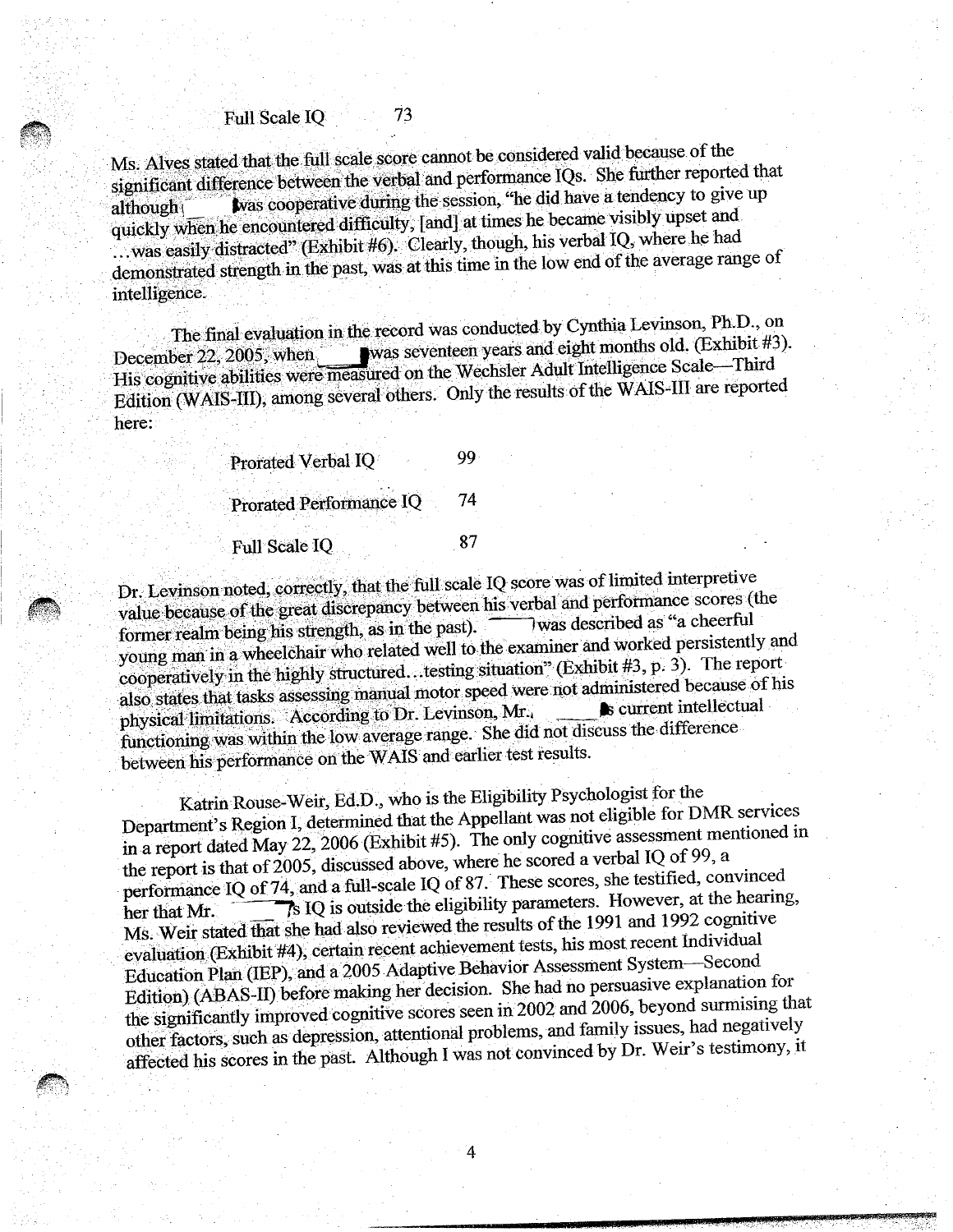does appear that at least at the 2006 testing (Exhibit #3), his demeanor, behavior and effort at the evaluation were described more positively than they had been in the past.

Several of the Appellant's witnesses expressed concerns about his ability to function without the structure of the Kolburne School, a concern which I find to be wellfounded. Nevertheless, because I also find that he does not meet the Department's definition of impaired intelligence, it is unnecessary for me to consider these concerns.

# FINDINGS AND CONCLUSIONS

After a careful review of all of the evidence, and despite Mr.  $\Box$  is obvious need for a highly structured residential setting, I find that he has failed to show by a preponderance of the evidence that he meets the DMR. eligibility criteria. My specific reasons are as follows:

In order to be eligible for DMR supports, an individual who is 18 years of age or older must meet the three criteria set forth at 115 CMR 6.03:

he must be domiciled in the Commonwealth, a)

- he must be a` person with Mental Retardation as defined in 115 CMR. 2.01, and  $\mathbf{b}$
- he must be in need of specialized supports in three or more of the following sever<br>adaptive skill areas: communication, self-care, home living, community use, c) adaptive skill areas: communication, self-care, home living, community use, health and safety, functional academics, and work.

There is no dispute that the Appellant meets the first criterion and I specifically find that he meets that criterion. However, I find that he is not mentally retarded as that term was defmed at 115 CMR 2.01 when he applied for Department of Mental Retardation services (see footnote 1 below).

By statute, M.G.L. c. 123B, section 1, a mentally retarded person "is a person who, as a result of inadequately developed or impaired intelligence, as determined by clinical authorities as described in the regulations of the department, is substantially limited in his ability to learn or adapt, as judged by established standards available for the evaluation of a person's ability to function in the community."

Consistent with its statutory mandate, DMR had adopted the American Association on Mental Retardation (AAMR) standards as the clinical authority to which it referred in determining whether an individual has "inadequately developed or impaired<br>it refers that distribute was in effect when Mr. 1 **Applied** for DMR intelligence," and that standard was in effect when Mr.  $1$ services.<sup>1</sup> The AAMR standards establish a three-prong test: (a) the individual must have significantly sub average intellectual functioning defined as an IQ score of

<sup>1</sup> Effective June 2, 2006, DMR changed its definition of mental retardation to "significant sub-average intellectual function<sup>2</sup> as defined by "intelligence indicated by a score of 70 or below..." *See 115* CMR 2.00. The Appellant filed his appeal before thenew definition was adopted.

5